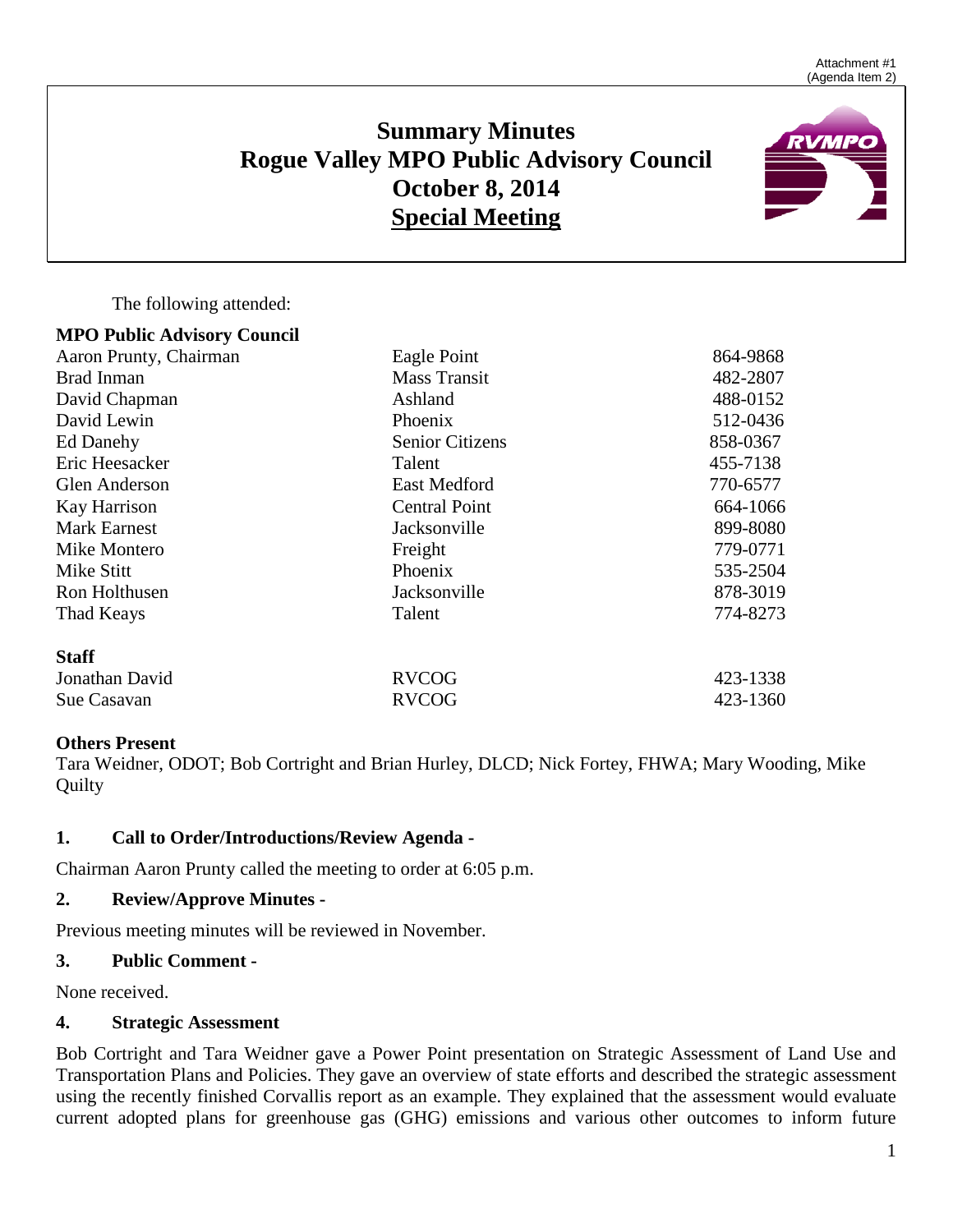planning efforts. They emphasized that this assessment was voluntary.

Mike Montero commented that he had seen the presentation earlier in the day and noted that this is following the direction of the legislature and the agencies produced a product that is available for the region to use. He felt the important issue will be to ask questions about the process and keep in mind that it is voluntary.

Tara Weidner gave a detailed presentation on the Regional Strategic Planning Model (RSPM). She described the various data that would be needed for inputs and how the model used the data to create the outputs in relation to Environment, Land Use, and Economy.

Glen Anderson asked if the source of the fossil fuel was considered when put into the model. Weidner assured members that the source was captured through an input known as 'wells to fuels' data.

Some members had concerns of what would happen if the existing current plans did meet the targets and Bob Cortright explained that there is no requirement at this time and the region could find out that their current plans would not reach the targets. He noted the DLCD will be reviewing the targets next year and it could be valuable information to change the targets. He emphasized once again that this was voluntary at this time.

All members agreed that the jurisdictions in the region were very different and had unique geographies. Members asked how this would be addressed. Weidner said that the model could be divided into sections and will look at long term strategic details with the option of doing many scenario model runs.

Weidner noted that some data is baseline data but individual data for each region is also used. She added that the focus of the assessment will be light vehicles.

Ron Holthusen asked if through the Corvallis study they encountered any negative political reactions or other situations. Bob Cortright mentioned that the region initially thought the assessment might add one more obligation but found the information provided by the assessment was very useful.

Mike Quilty said that electric vehicles were becoming more affordable and available and data will need to be updated frequently with all the changes. Weidner agreed that in a changing environment they will need to keep up with the demographics with numerous updates.

Mike Stitt asked how a new generation will address the affordability issue with the current economics of people. He thought mass transit will be needed for this demographic. Weidner explained that there are things in the model and sensitivity tests could be done to see if they matter and what the region could do in response. Cortright added that Portland is looking at what this will do to the cost of living for low and low to moderate income households and the analysis can take this into consideration.

Mark Earnest acknowledged that the legislature decided 20% was their goal and he wondered if the economic impact for a struggling economy was considered. Cortright responded that the DLCD was given the task of creating the targets and emphasized that it is voluntary at this time. He explained that the purpose of the target is not to require the assessment but what would the cost be. Weidner added that issues about adaptation and mitigation are being considered to keep at a more manageable level. Cortright indicated that Portland has found out the benefits have exceeded the costs.

Members expressed concerns about negative economic impacts to the region and the need to be balanced.

Jonathan David informed members that there is limited amount of funding for MPOs statewide and this might help the MPO to spend funding more wisely and make better economic choices. It could provide a way of looking a transportation options. Discussion pursued about emerging technologies and percentage of use for transportation options.

Brad Inman asked MPO staff what their recommendation to this committee would be and what the TAC decision earlier today was. David responded that the TAC decided to move the project forward with two dissenting votes and noted that from an MPO staff perspective having data is a good thing. Inman asked how